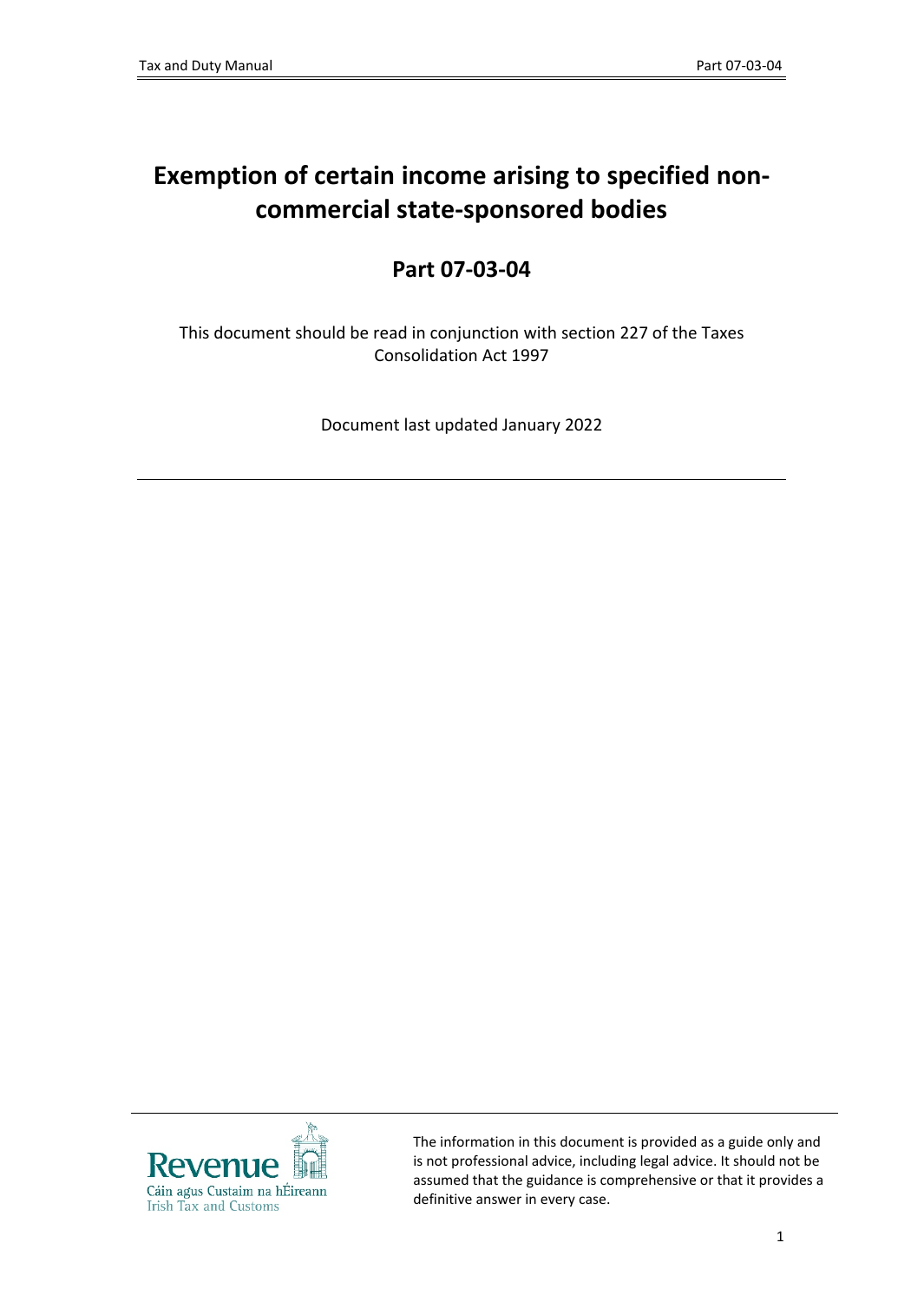## **Table of Contents**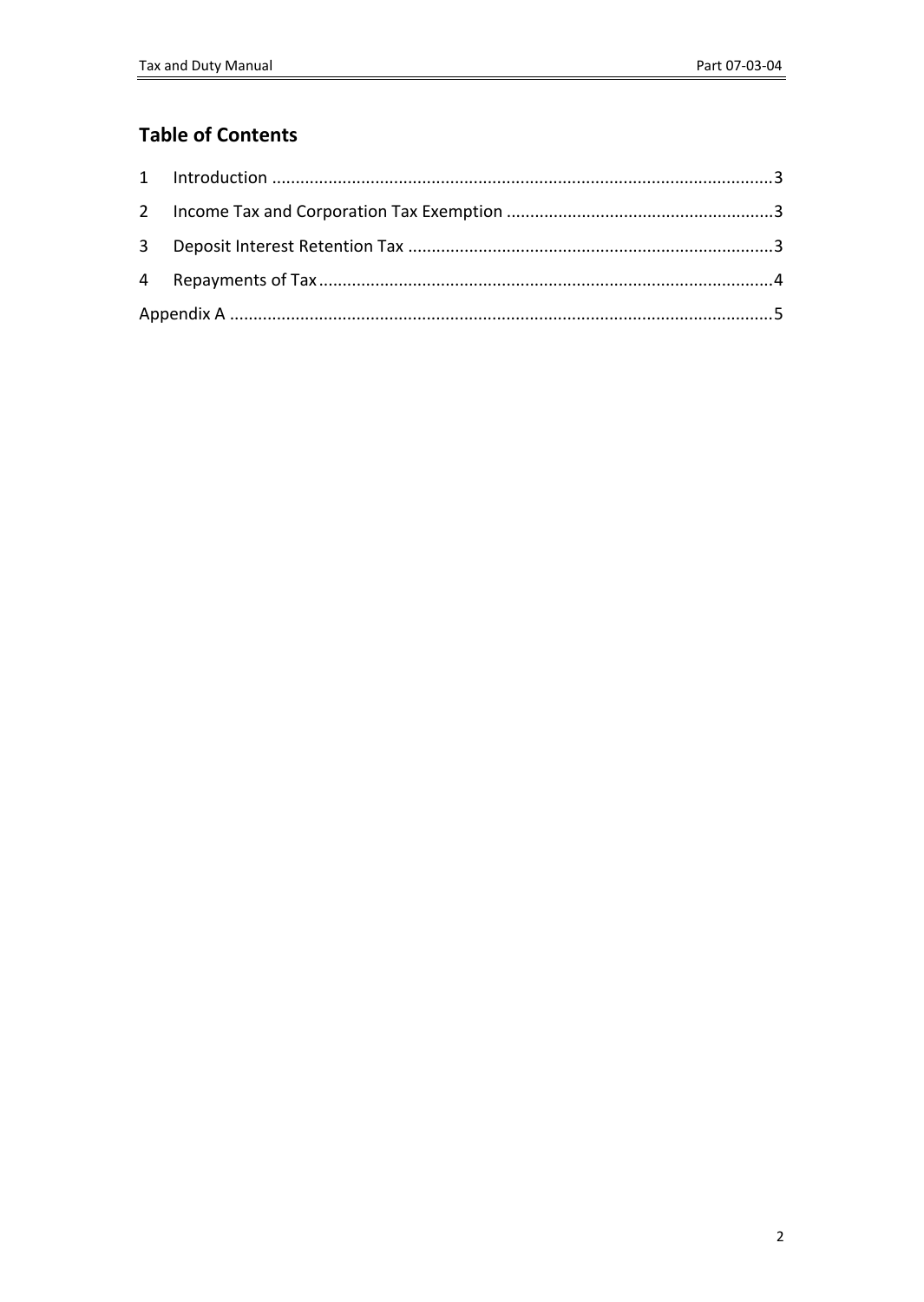### <span id="page-2-0"></span>1 Introduction

1.1 **Section 227** exempts the non-commercial state-sponsored bodies (NCSBs) listed in Appendix A of this manual (and listed in Schedule 4 TCA 1997) from tax on income arising under Case III, IV or V of Schedule D. The purpose of this manual is to give details of the exemption.

Tax and Duty Manual [Part](https://www.revenue.ie/en/tax-professionals/tdm/income-tax-capital-gains-tax-corporation-tax/part-07/07-03-03.pdf) [07-03-03](https://www.revenue.ie/en/tax-professionals/tdm/income-tax-capital-gains-tax-corporation-tax/part-07/07-03-03.pdf) clarifies the interaction between **section 227,** which exempts NCSBs from tax on non-trading income and **section 207** which exempts charities from tax on certain income.

1.2 The list in Appendix A (Schedule 4 TCA 1997) may be amended by Ministerial Order.

### <span id="page-2-1"></span>2 Income Tax and Corporation Tax Exemption

2.1 The NCSBs are exempt in respect of income which would otherwise be chargeable under Case III, IV or V of Schedule D (investment income, rental income, etc.)

(The treatment of interest subject to deposit interest retention is set out in paragraph 3 and in Tax and Duty Manual [Part](https://www.revenue.ie/en/tax-professionals/tdm/income-tax-capital-gains-tax-corporation-tax/part-07/07-03-03.pdf) [07-03-03](https://www.revenue.ie/en/tax-professionals/tdm/income-tax-capital-gains-tax-corporation-tax/part-07/07-03-03.pdf))

- 2.2 The bodies will not, however, be exempt in respect of income which comes within Case I or II of Schedule D, i.e. trading or professional income. Such income will continue to be liable to income tax or corporation tax as appropriate.
- 2.3 The exemption is retrospective to the date of incorporation of each individual body or as otherwise specified.

## <span id="page-2-2"></span>3 Deposit Interest Retention Tax

3.1 Unless it has charitable status, an NCSB may not hold a DIRT-free account, even if it pays tax in respect of Case I/II activities. Deposit takers (i.e. banks and other financial institutions) have been advised accordingly.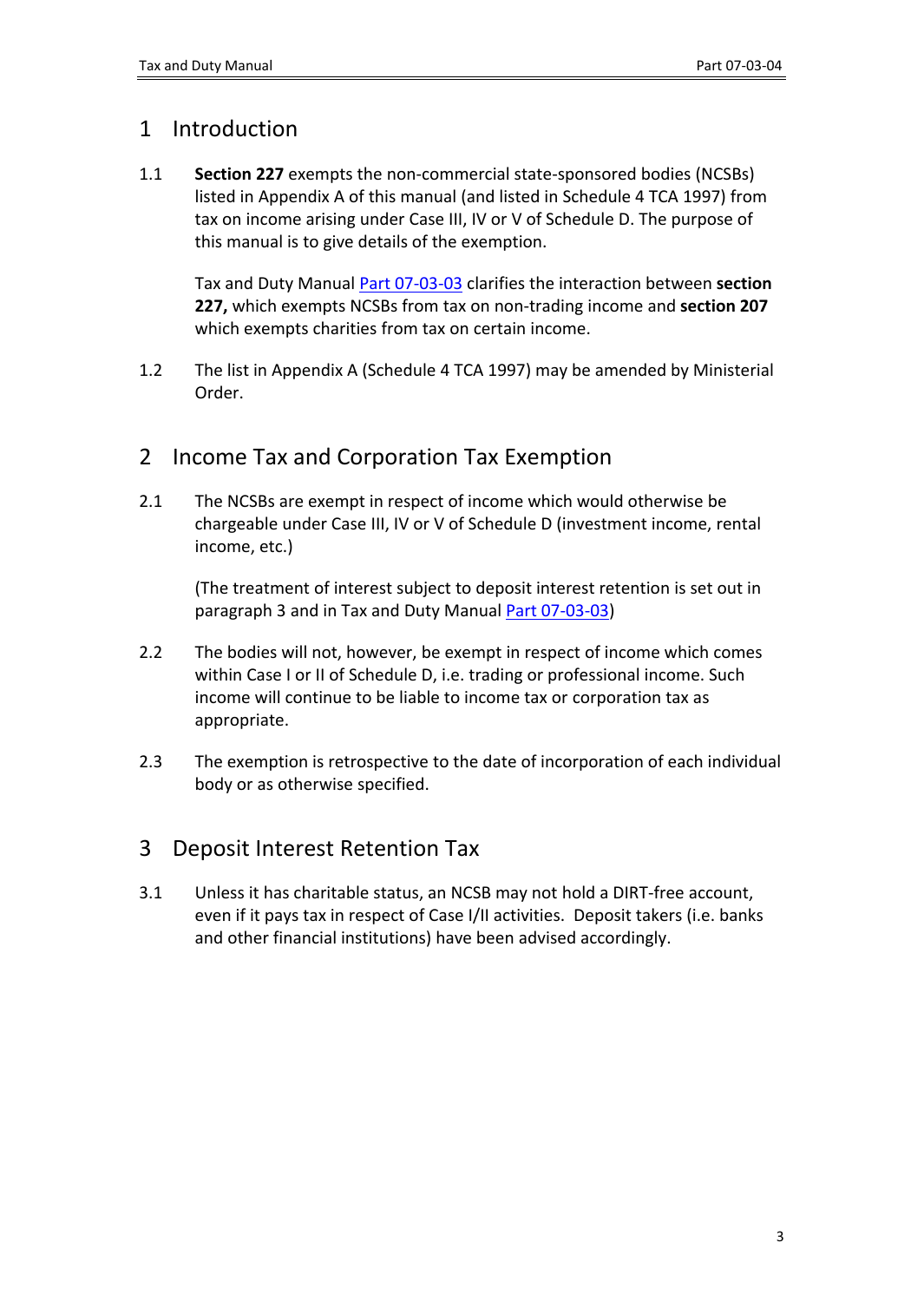- 3.2 In the case of a deposit account held by an NCSB that does not have charitable status, any interest paid will be subject to DIRT. The tax retained:
	- is a final liability tax;
	- **is not repayable** in any circumstances; and
	- is not available as a credit against other liabilities of the body.

### <span id="page-3-0"></span>4 Repayments of Tax

**Section 227** provides that there is no entitlement to repayment of any income tax, corporation tax or capital gains tax already paid.

However, where an NCSB is chargeable to tax and pays preliminary tax in excess of the **actual** liability to tax, the excess preliminary tax may be repaid in the usual way.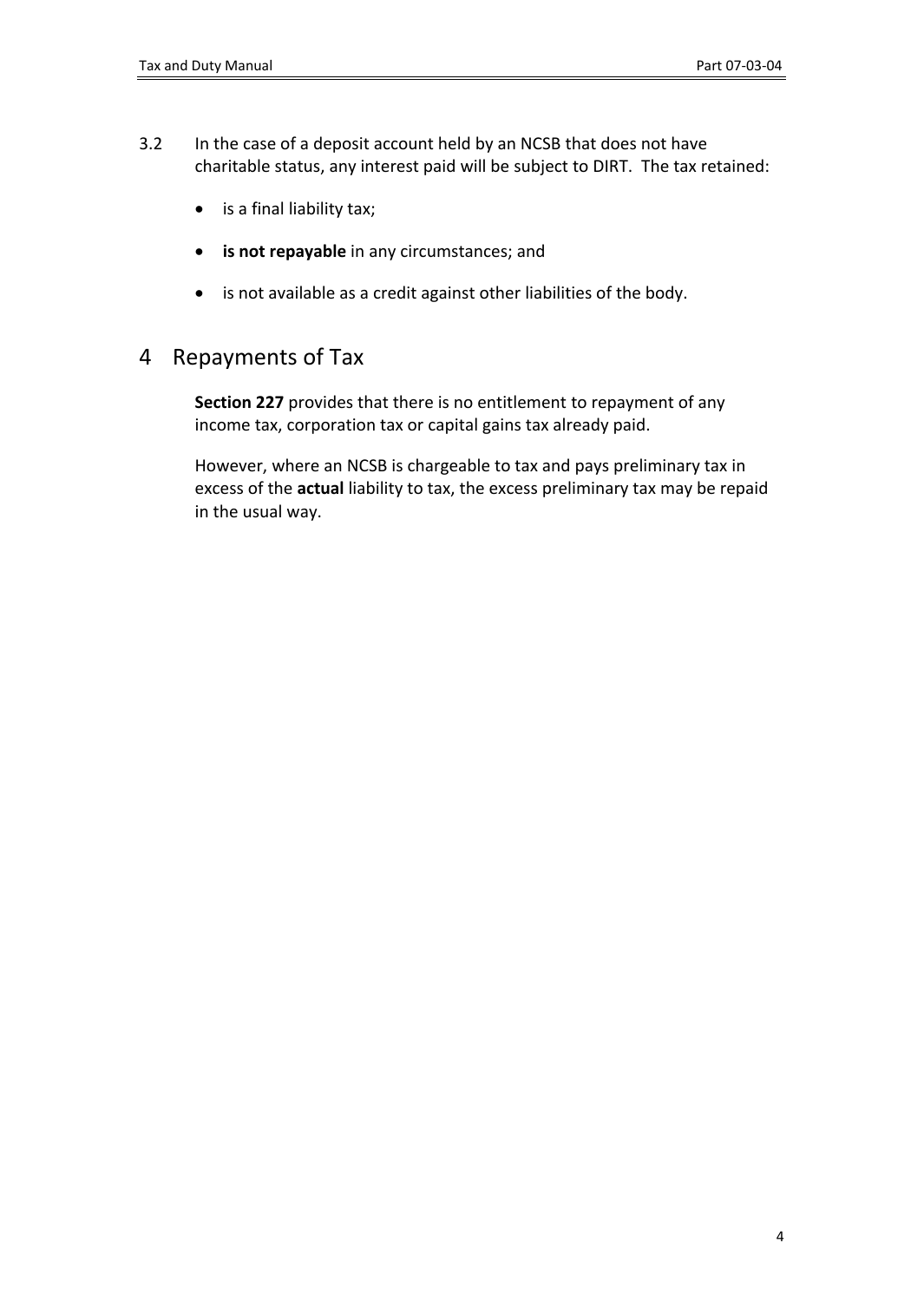## <span id="page-4-0"></span>Appendix A

#### **Schedule 4 Exemption of Specified Non-Commercial State-Sponsored Bodies from Certain Tax Provisions**

#### **[Up to and including Finance Act 2021]**

#### **[Section 227 TCA 1997]**

- 1. Agency for Personal Service Overseas.
- 1A. The Approved Housing Bodies Regulatory Authority.
- 2. Beaumont Hospital Board.
- 3. Blood Transfusion Service Board.
- 4. Board for Employment of the Blind.
- 5. An Bord Altranais.
- 6. An Bord Bia The Irish Food Board.
- 7. The National Tourism Development Authority.
- 8. An Bord Glas.
- 9. An Bord Iascaigh Mhara.
- 10. Bord na Gaeilge.
- 11. Bord na Leabhar Gaeilge.
- 12. Bord na Radharcmhastóirí.
- 13. An Bord Pleanála.
- 14. Bord Scoláireachtaí Comalairte.
- 15. An Bord Tráchtála The Irish Trade Board.
- 16. An Bord Uchtála.
- 17. Building Regulations Advisory Body.
- . .
- 18A. The Courts Service.
- 19. CERT Limited.
- 20. The Chester Beatty Library.
- 20A. Child and Family Agency.
- 20B. Children's Health Ireland.
- 21. An Chomhairle Ealaíon.
- 22. An Chomhairle Leabharlanna.
- 22A. An Chomhairle Oidhreachta The Heritage Council.
- 23. Coiste An Asgard.
- 24. Combat Poverty Agency.
- 25. Comhairle na Nimheanna.
- 26. The Health Service Executive.
- 26A Commission for Communications Regulation
- 27. Cork Hospitals Board.
- 27A. A County Enterprise Board.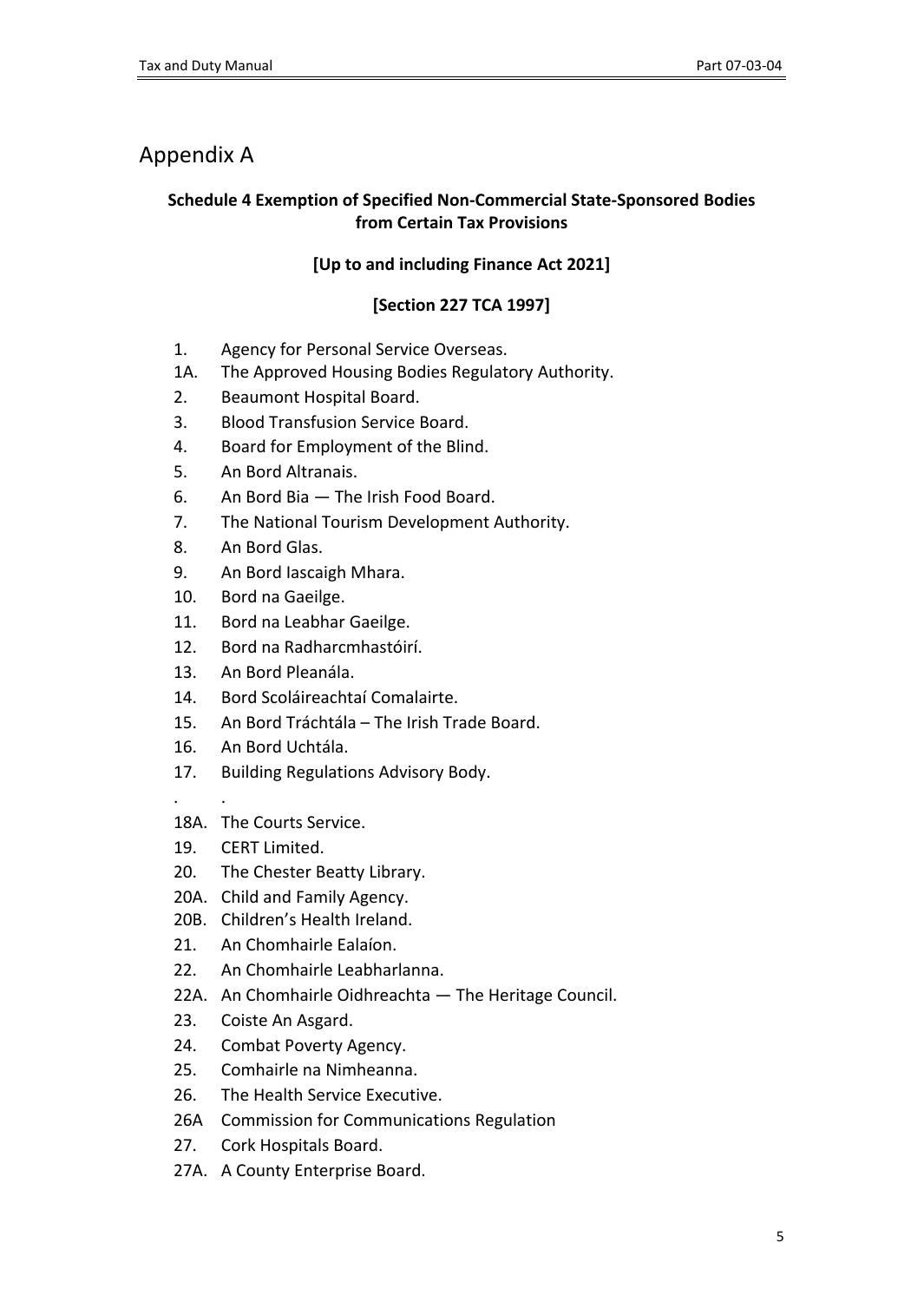- 27B. The Credit Union Restructuring Board.
- 28. Criminal Injuries Compensation Tribunal.
- 29. Dental Council.
- 30. Drug Treatment Centre Board.
- 31. Dublin Dental Hospital Board.
- 32. Dublin Institute for Advanced Studies.

. .

- 34. Economic and Social Research Institute.
- 35. Employment Equality Agency.
- 35A. Enterprise Ireland.
- 36. Environmental Protection Agency— An Ghníomhaireacht um Chaomhnú Comhshaoil.
- 37. Eolas— The Irish Science and Technology Agency.
- 38. Federated Dublin Voluntary Hospitals.
- 39. Fire Services Council.
- 39A. The Food Safety Authority of Ireland.
- 40. An Foras Áiseanna Saothair.
- 41. Forbairt.
- 42. Forfás.
- 43. The Foyle Fisheries Commission.
- 44. Garda Siochána Appeal Board.
- 45. Garda Siochána Complaints Board.
- 47. Health Research Board— An Bord Taighde Sláinte.
- 47A. The Health and Social Care Professionals Council.
- 48. Higher Education Authority.
- 50. Hospitals Trust Board.
- 51. The Independent Radio and Television Commission An Coimisiún um Raidio agus Teilifís Neamhspleách.
- 52. The Industrial Development Agency (Ireland).
- 53. The Industrial Development Authority.
- 53A The Institute of Public Health in Ireland Limited.
- 53AB Inland Fisheries Ireland.
- 54. Institiúid Teangeolaíochta Éireann.
- 55. Institute of Public Administration.
- 55A The Irish Auditing and Accounting Supervisory Authority.
- 56. The Irish Film Board.
- 57. The Irish Medicines Board.
- 57A. The Irish Sports Council.
- 58. The Labour Relations Commission.
- 59. Law Reform Commission.
- 60. The Legal Aid Board.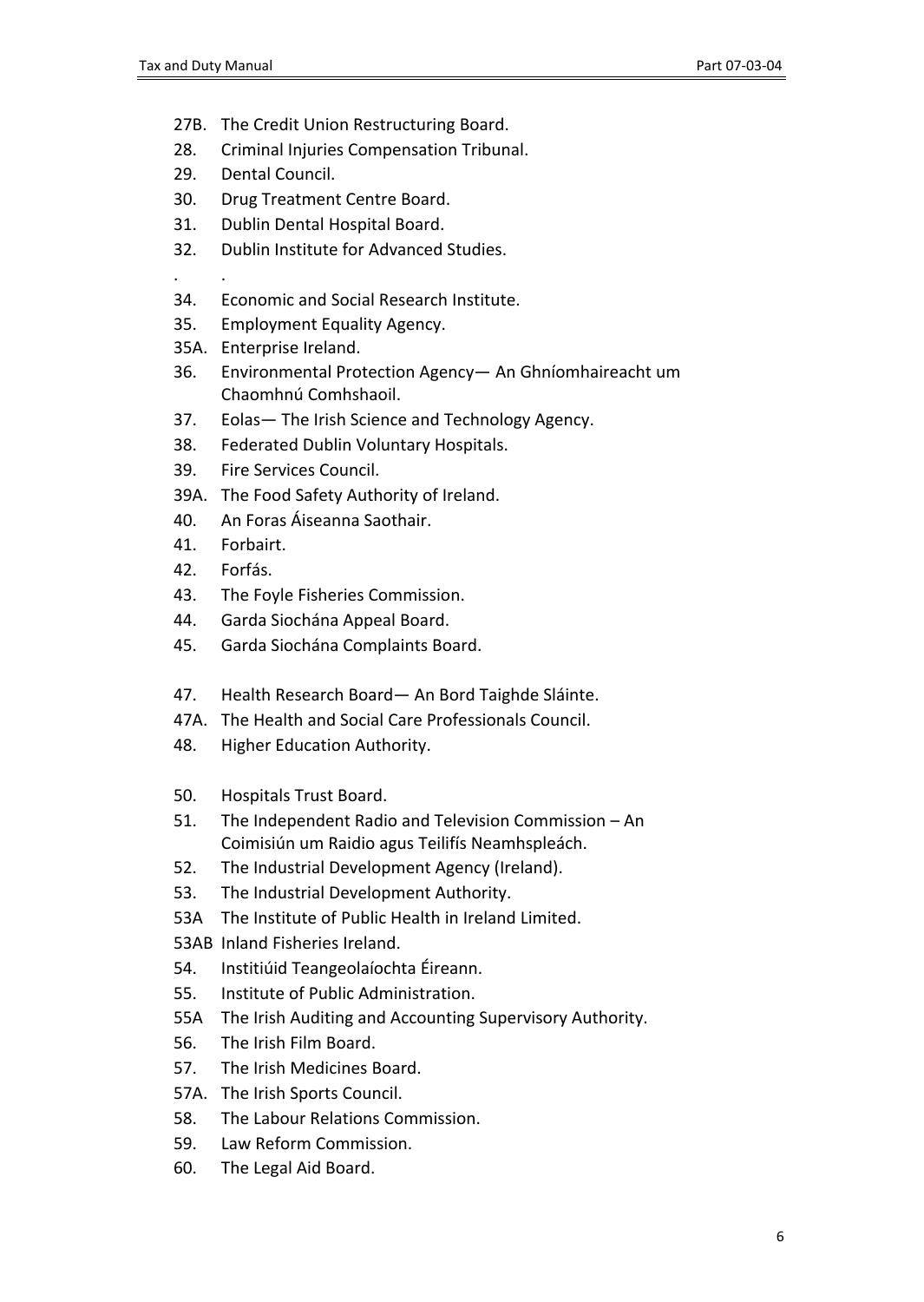- 61. Leopardstown Park Hospital Board.
- 62. Local Government Computer Services Board An Bord Seirbhísí Ríomhaire Rialtais Aitiúil.
- 63. Local Government Staff Negotiations Board An Bord Comhchaibidlí Foirne Rialtais Aitiúil.
- 64. The Marine Institute.
- 65. Medical Bureau of Road Safety An Lia-Bhiúró um Shábháiltacht ar Bhóithre.
- 66. The Medical Council.
- 67. The National Authority for Occupational Safety and Health An tÜdarás Náisiúnta um Shábháilteachta agus Sláinte Ceirde.
- 68. National Cancer Registry.
- 69. The National Concert Hall Company Limited An Ceoláras Náisiúnta.
- 69A. National Consultative Committee on Racism and Interculturalism.
- 70. National Council for Educational Awards.
- 71. National Council for the Elderly.
- 72. The National Economic and Social Council.
- 73. The National Economic and Social Forum.
- 74. National Health Council.
- 74A. The National Milk Agency.
- 74AA. The National Oil Reserves Agency Designated Activity Company.
- 74AB. National Qualifications Authority of Ireland.
- 76. National Rehabilitation Board.
- 77. The National Roads Authority— An tÜdarás um Bóithre Náisiúnta.
- 78. National Safety Council— Comhairle Sábháiltacht Náisiúnta.
- 79. National Social Services Board.
- 79A. National Transport Authority
- . . . .

. .

- 81A Occupational Safety and Health Institute of Ireland.
- 82. Office of the Data Protection Commissioner.
- 83. The Pensions Board.
- 83A. The Personal Injuries Assessment Board.
- 83B The Pharmaceutical Society of Ireland
- 84. Postgraduate Medical and Dental Board.
- 84A The Private Residential Tenancies Board
- 85. The Radiological Protection Institute of Ireland.
- 86. The Refugee Agency.